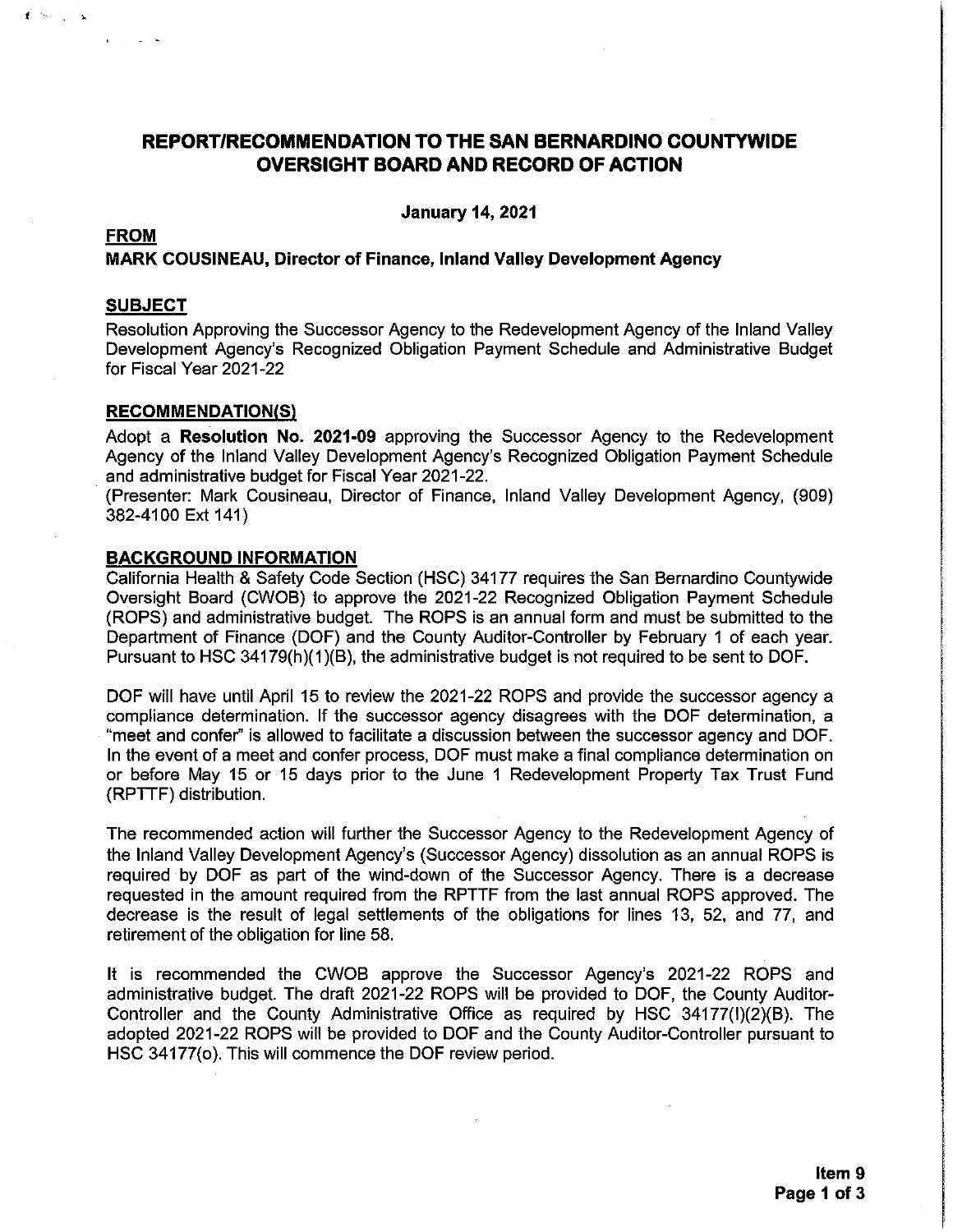Resolution Approving the Successor Agency to the Redevelopment Agency of the Inland Valley Development Agency's Recognized Obligation Payment Schedule and Administrative Budget for Fiscal Year 2021-22 **January 14, 2021** 

#### **ATTACHMENTS**

Attachment A - Resolution Attachment B - ROPS for Fiscal Year 2021-22 Attachment C - Administrative Budget for Fiscal Year 2021-22 Exhibit A - DOF letter dated October 19, 2020

# **REVIEW BY OTHERS**

This item has been reviewed by Auditor-Controller/Treasurer/Tax Collector on January 07, 2021 and San Bernardino Countywide Oversight Board Legal Counsel on January 07, 2021.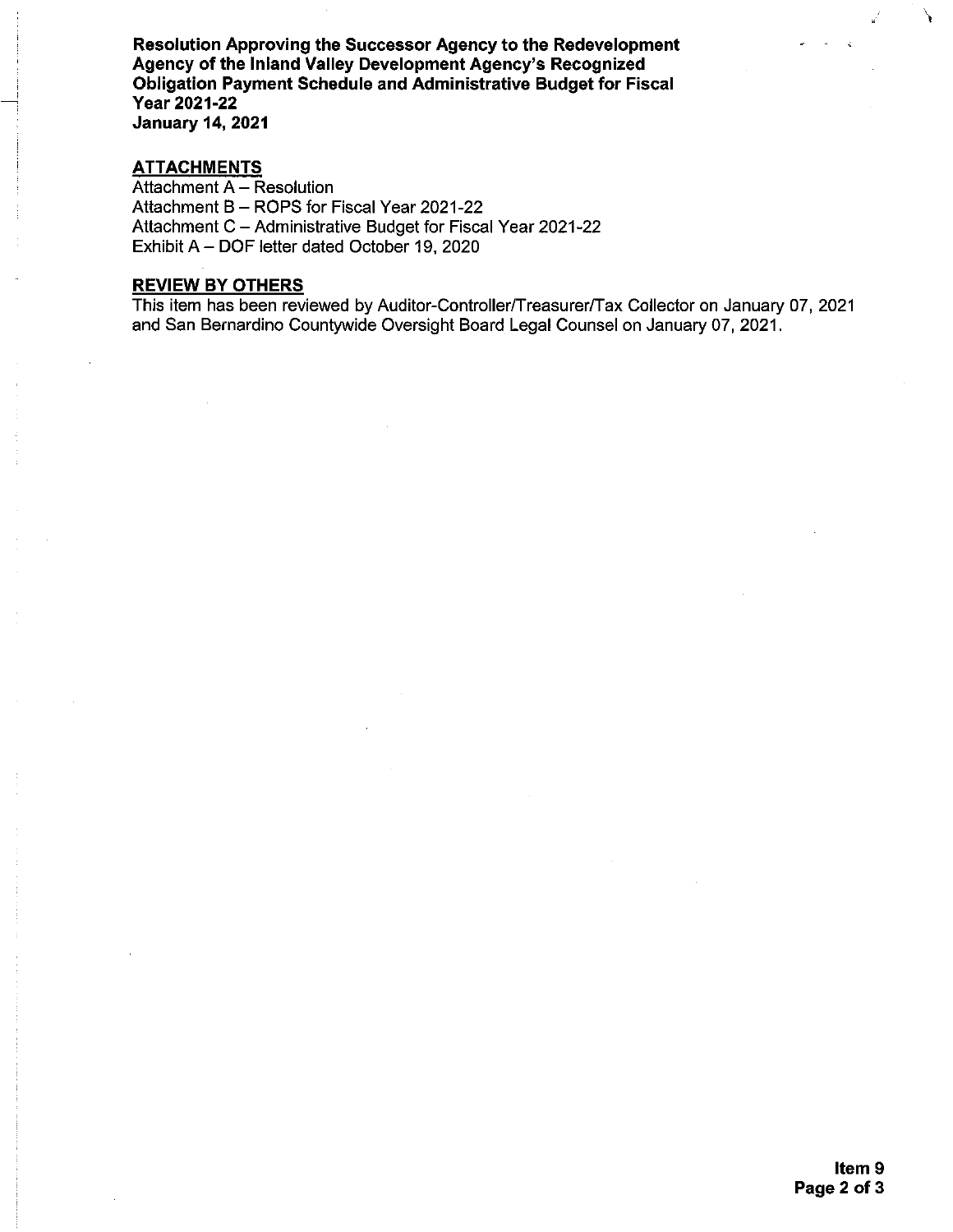Resolution Approving the Successor Agency to the Redevelopment Agency of the Inland Valley Development Agency's Recognized Obligation Payment Schedule and Administrative Budget for Fiscal **Year 2021-22 January 14, 2021** 

Record of Action of the San Bernardino Countywide Oversight Board

# **APPROVED**

Moved: Acquanetta Warren Seconded: Frederick Ang Ayes: Frederick Ang, Richard DeNava, Kenneth Miller, Cindy Saks, Lawrence Strong, Acquanetta Warren, David Wert

Lynna Monell, SECRETARY

mell BY

DATED: January 14, 2021



- CC: W/Resolution File - San Bernardino Countywide Oversight Board w/attach
- 01/15/2021 LA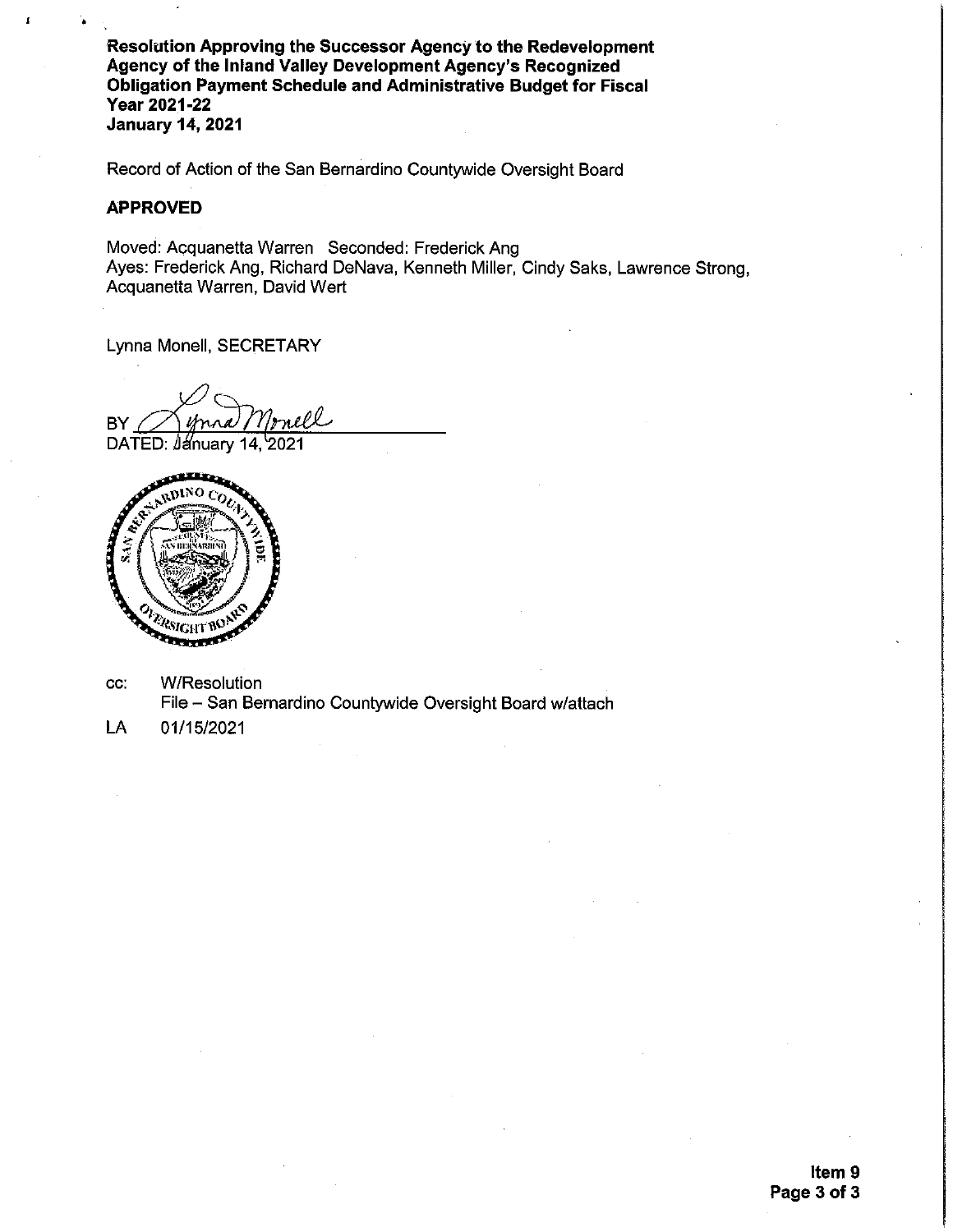#### **RESOLUTION NO. 2021-09**

## RESOLUTION OF THE SAN BERNARDINO COUNTYWIDE OVERSIGHT **BOARD ADOPTING THE SUCCESSOR AGENCY TO THE** REDEVELOPMENT AGENCY OF INLAND VALLEY DEVELOPMENT AGENCY'S RECOGNIZED OBLIGATION PAYMENT SCHEDULE AND **ADMINISTRATIVE BUDGET FOR FISCAL YEAR 2021-22**

On Thursday, January 14, 2021 on motion of San Bernardino Countywide Oversight Board Member Warren, duly seconded by San Bernardino Countywide Oversight Board Member Ang and carried, the following resolution is adopted by the San Bernardino Countywide Oversight Board, State of California.

WHEREAS, California Health and Safety Code Section (HSC) 34179(e) requires all action items of the San Bernardino Countywide Oversight Board be accomplished by resolution; and

WHEREAS, HSC 34177 requires the San Bernardino Countywide Oversight Board to approve the Recognized Obligation Payment Schedule (ROPS) and administrative budget; and

WHEREAS, pursuant to HSC 34177(o), the deadline for submitting the ROPS for Fiscal Year 2021-22 to the Department of Finance is February 1, 2021.

NOW, THEREFORE, the San Bernardino Countywide Oversight Board hereby resolves, determines and orders as follows:

Section 1. The foregoing recitals are true and correct.

Section 2. The Successor Agency to the Redevelopment Agency of Inland Valley Development Agency's ROPS and administrative budget for Fiscal Year 2021-22 in the form presented, together with such changes thereto as may be approved by the San Bernardino Countywide Oversight Board, are hereby approved.

Section 3. This resolution shall take effect from and after the date of its passage and adoption.

PASSED AND ADOPTED by the San Bernardino Countywide Oversight Board, State of California, by the following vote:

> AYES: OVERSIGHT BOARD MEMBER: Frederick Ang, Richard DeNava, Kenneth Miller, Cindy Saks, Lawrence Strong, Acquanetta Warren, David Wert

NOES: **OVERSIGHT BOARD MEMBER: None** 

ABSENT: **OVERSIGHT BOARD MEMBER: None** 

. . . . .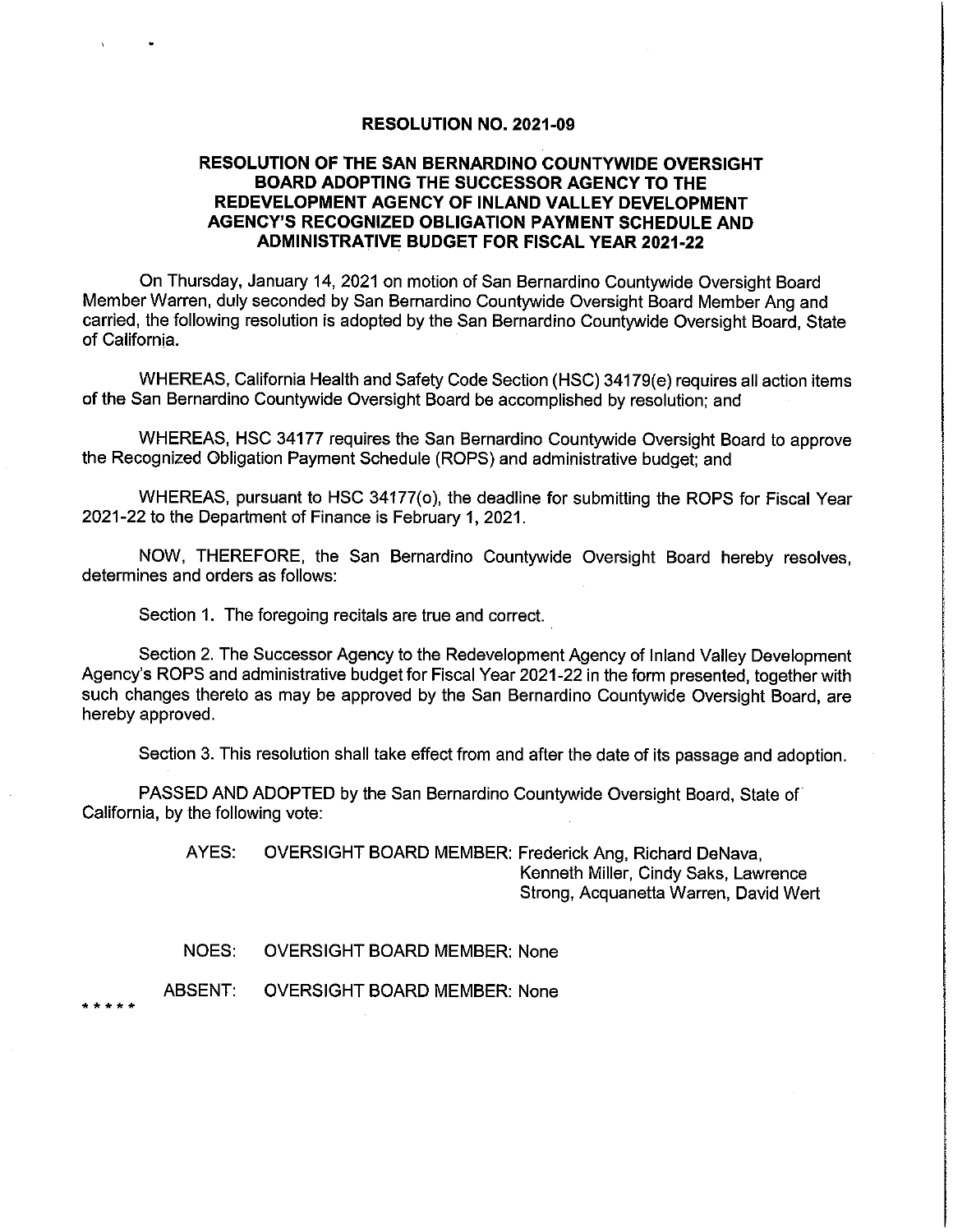# STATE OF CALIFORNIA

SS.

#### **COUNTY OF SAN BERNARDINO** €

I, LYNNA MONELL, Secretary to the San Bernardino Countywide Oversight Board, State of California, hereby certify the foregoing to be a full, true and correct copy of the record of the action taken by the Countywide Oversight Board, by vote of the members present, as the same appears in the Official Minutes of said Board at its meeting of January 14, 2021. #9 LA

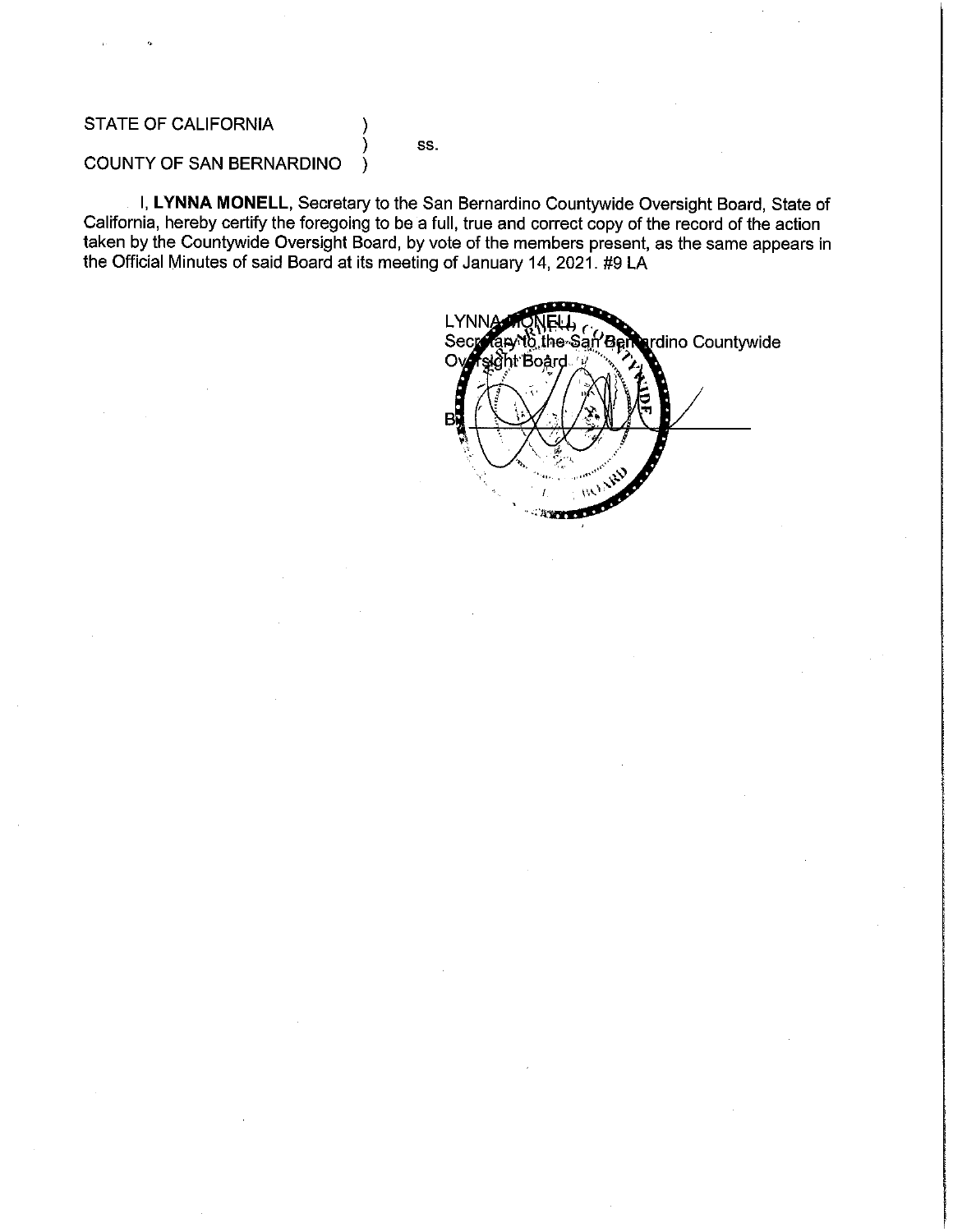# Recognized Obligation Payment Schedule (ROPS 21-22) - Summary<br>Filed for the July 1, 2021 through June 30, 2022 Period

| <b>Successor Agency:</b> |                             | <b>Inland Valley</b>                                                              |  |                                    |    |                                   |            |
|--------------------------|-----------------------------|-----------------------------------------------------------------------------------|--|------------------------------------|----|-----------------------------------|------------|
| County:                  |                             | San Bernardino                                                                    |  |                                    |    |                                   |            |
|                          |                             | <b>Current Period Requested Funding for Enforceable Obligations (ROPS Detail)</b> |  | 21-22 A Total<br>(July - December) |    | 21-22 B Total<br>(January - June) | <b>ROP</b> |
| $\mathbf{A}$             |                             | Enforceable Obligations Funded as Follows (B+C+D):                                |  |                                    |    |                                   |            |
| В                        | <b>Bond Proceeds</b>        |                                                                                   |  |                                    |    |                                   |            |
| С                        | Reserve Balance             |                                                                                   |  |                                    |    |                                   |            |
| D                        | Other Funds                 |                                                                                   |  |                                    |    |                                   |            |
| E.                       |                             | Redevelopment Property Tax Trust Fund (RPTTF) (F+G):                              |  | 8,486,226 \$                       |    | 8,490,284 \$                      |            |
|                          | <b>RPTTF</b>                |                                                                                   |  | 8,320,050                          |    | 8,324,108                         |            |
| G                        | <b>Administrative RPTTF</b> |                                                                                   |  | 166,176                            |    | 166,176                           |            |
| H                        |                             | <b>Current Period Enforceable Obligations (A+E):</b>                              |  | 8,486,226                          | -5 | 8,490,284 \$                      |            |
|                          |                             |                                                                                   |  |                                    |    |                                   |            |

 $\sim 100$ 

Certification of Oversight Board Chairman:<br>Pursuant to Section 34177 (o) of the Health and Safety Code, I<br>hereby certify that the above is a true and accurate Recognized Obligation Payment Schedule for the above named successor agency.

| David Wert | Chairman  |  |
|------------|-----------|--|
| Name       | Title     |  |
|            | 1/14/2021 |  |
| Signature  | Date      |  |
|            |           |  |

| 'S 21-22 Total |         |
|----------------|---------|
|                |         |
|                |         |
|                |         |
|                |         |
| 16,976,509     |         |
| 16,644,157     |         |
|                | 332,352 |
| 16,976,509     |         |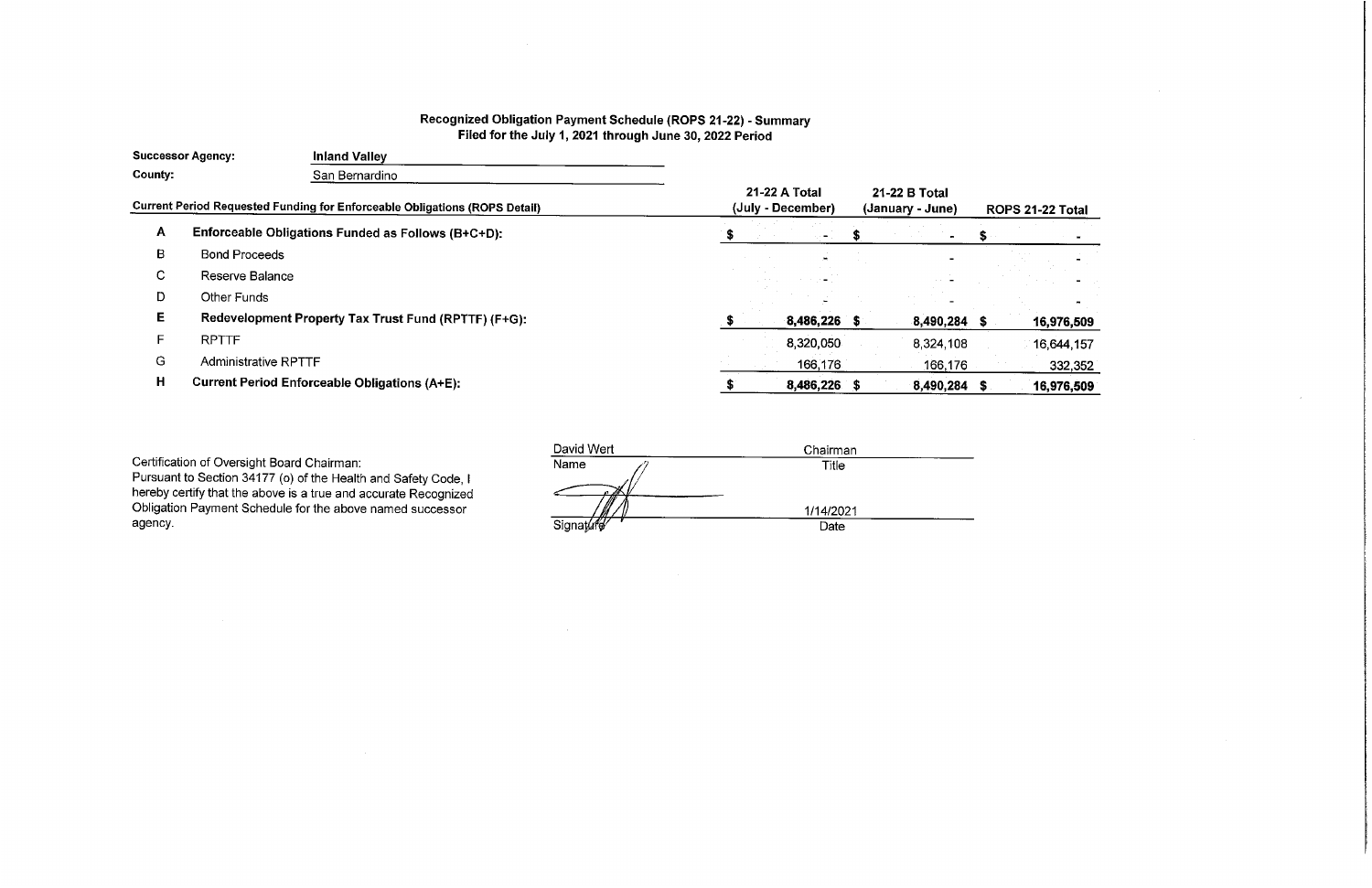| July 1, 2021 through June 30, 2022<br>(Report Amounts in Whole Dollars)<br><b>A</b><br>21-22 B (January - June)<br>21-22 A (July - December)<br><b>ROPS 21-22</b><br>21-22 B<br>21-22 A<br><b>Fund Sources</b><br><b>Fund Sources</b><br><b>Total</b><br><b>Total</b><br><b>Total</b><br>Contract/Agreement   Contract/Agreement<br>Total Outstanding<br><b>Termination Date</b><br><b>RPTTF</b><br>Admin RPTTF<br><b>RPTTF</b><br><b>Execution Date</b><br>Project Area   Debt or Obligation   Retired<br><b>Other Funds</b><br><b>Other Funds</b><br>Admin RPTTF<br>Item $\#$ Project Name/Debt Obligation<br>Bond Proceeds   Reserve Balance<br>Bond Proceeds   Reserve Balance<br><b>Obligation Type</b><br>Payee<br><b>Description/Project Scope</b><br>$16,976,509$ \$<br>$8,486,226$ \$<br>8,490,284<br>$\frac{1}{3}$ 404,081,477<br>$8,320,050$ :<br>$166,176$ \$<br>$8,324,108$ \$<br>$166,176$ \$<br>$ \sqrt{3}$<br>$ \sqrt{5}$<br>$ \sqrt{5}$<br>$-1$ $\sim$<br>$-18$<br><b>Contract Contract</b><br><b>Admin Costs</b><br>7/1/2021<br>332,352<br>166,176<br>42 Administrative Costs<br>6/30/2022<br><b>IVDA</b><br>Administrative Costs<br><b>IVDA</b><br>12,915,290<br>$166, 176$ \$<br>166,176<br>$166, 176$ \$<br>N<br>$\sim 100$ m $^{-1}$<br><b>IVDA</b><br>Bondholders/US Bank<br>8,324,108<br>56 2014 Tax Allocation Refunding<br><b>Refunding Bonds</b><br>5/15/2014<br>6/30/2045<br>16,644,157<br>8,320,050<br>8,320,050<br>391,166,187<br>8,324,108<br><b>Bonded Indebtedness</b><br>Bonds Series A & B<br>58 Perris Campus Plaza, LLC<br>OPA/DDA/Construction 6/4/2007<br>6/30/2030<br>City of SB (SA for<br>Tax Increment Reimbursement<br><b>IVDA</b><br><b>Contract Contract</b><br>$\sim$ $ \sim$<br>$\sim$ 100 $\sim$<br>$\sim$<br>SBRDA), Perris Campus<br>$\sim 100$ m $^{-1}$<br>$\sim$ $-$<br>$\sim$<br>$\sim 100$ km s $^{-1}$<br>$\sim$ $-$<br>$\sim$ $\sim$<br>$\sim$ $-$<br>$\sim$ $ \sim$<br>$\sim 100$ m $^{-1}$<br><b>State State</b><br>$\sim$ $-$<br>$\sim$<br>$\sim$ $\sim$<br>$\sim$<br>$\sim$ $-$<br>$\sim$ 100 $\sim$<br>$\sim$ $-$<br>$\sim$ 100 $\pm$<br>$\sim$ $-$<br>$\sim$ $-$<br>$\sim$ 100 $\sim$<br>$\sim$ $-$<br><b>Service</b><br>$\sim$ 100 $\pm$<br>$\sim$ $-$<br>$\sim$ $-$<br>$\sim$<br>$\sim$ 100 $\sim$<br><b>State State</b><br>$\sim$ $-$<br>$\sim$ $-$<br>$\sim 100$<br>$\sim$<br>$\sim$ $-$<br>$\sim 100$<br>$\sim$ $\sim$<br>$\sim$ $-$<br>$\sim$ 100 $\sim$<br>$\sim$ $-$<br>$\sim$ $ \sim$<br>$\sim$ $-$<br>$\sim$ $-$<br>$\sim$<br>$\sim$ 100 $\sim$<br>$\sim 100$ m $^{-1}$<br>$\sim$ $-$<br>$\sim$ $\sim$<br>$\sim 100$ m $^{-1}$<br>$\sim$ $-$<br>$-$<br>$\mathcal{L}$<br><b>Service Contracts</b><br>$\sim$ $-$<br><b>Service Contracts</b><br><b>Service Contracts</b><br>and the state of the<br><b>Contract Contract</b><br><b>Service State</b><br>and the state of the state of<br>$\sim$ $-$<br>$\mathsf{\$}$<br>and the company of the company<br>$\sim$ $\sim$ $\sim$<br>$\mathcal{S}$<br><b>Service Contract Contract</b><br>$\sim$ $-$<br><b>Service Contracts</b><br>$\sim$ $\sim$<br><b>Service Contract Contract</b><br><b>Contract Contract Contract</b><br>$\sim$ 100 $\pm$ 100 $\pm$<br>and the contract of the con-<br>$\sim$ $-$<br>and the company of the company<br>$\sim$ $\sim$ $\sim$<br>$\sim$ 100 $\sim$<br>$\sim$ $\sim$<br><b>Contract Contract State</b><br><b>Contract Contract</b><br>$\sim$ $\sim$<br>$\sim$ 100 $\pm$ 100 $\pm$<br>$\sim$ $\sim$<br><b>Contract Contract</b><br><b>Service State</b><br><b>Service Contracts</b><br>and the state of the state of<br><b>Service Contract Contract Contract</b><br><b>Service Contracts</b><br>$\mathcal{L}$<br><u> André de la provincia de la p</u><br>$\sim$ $-$<br>$\sim$ $ \sim$<br>$\sim$ $-$<br><b>Service State</b><br><b>Contract Contract</b><br>$\sim 100$ m $^{-1}$<br>$\sim$ $-$<br><b>Service Contract Service</b><br>and the contract of the con-<br><b>Service Contract Contract</b><br><u> André de la provincia de la p</u><br><b>Service</b> State<br>$\sim$ 100 $\pm$<br>$\sim$ $\sim$<br><b>STATE OF BUILDING</b><br>$\sim$ $-$<br><b>Service Committee</b><br>$\sim$ $-$<br><b>Service State</b><br><b>Service</b> State<br>and the control of the con-<br><b>Contract Contract State</b><br><u> Alban Sara</u><br>$\sim$ $\sim$<br>$\sim 100$<br>$\sim$ $\sim$<br><b>Service State</b><br>$\sim 100$ m $^{-1}$<br>$\sim$ $-$<br>$\sim$ 100 $\pm$<br><b>Service Contract Contract</b><br><b>Service Contracts</b><br><b>Contract Contract Contract</b><br>$\sim$ $-$<br><b>Contract Contract Contract</b><br><b>Service State</b><br><b>Service Contracts</b><br><b>Contract Contract Contract</b><br>$\mathbb{S}$ -<br>and the state of the state of the<br><b>Service Contract Contract</b><br>$\mathbb{S}$ -<br>$\overline{\text{S}}$ $\overline{\text{S}}$ $\overline{\text{S}}$<br><b>Service Contract Contract Contract</b><br>the control of the control of<br>the control of the control of the control<br>$\mathcal{S}$ $\sim$<br>and the control of the control<br><b>Service Contract Contract</b><br>the contract of the contract of the contract of the contract of the contract of the contract of the contract of<br><u> The Common Second Common Second Common Second Common Second Common Second Common Second Common Second Common Second Common Second Common Second Common Second Common Second Common Second Common Second Common Second Common</u><br>$\mathbb{C}$ . The set of $\mathbb{C}$<br>and the contract of the contract of<br><b>Contract Contract Contract Contract</b><br>the contract of the contract of the<br><b>Service Contract Service</b><br>$\sim$ $\sim$ $\sim$<br><b>Service Contract Contract</b><br><b>Service Contracts</b> | Inland Valley Recognized Obligation Payment Schedule (ROPS 21-22) - ROPS Detail |  |  |  |  |  |  |  |  |  |  |  |  |
|---------------------------------------------------------------------------------------------------------------------------------------------------------------------------------------------------------------------------------------------------------------------------------------------------------------------------------------------------------------------------------------------------------------------------------------------------------------------------------------------------------------------------------------------------------------------------------------------------------------------------------------------------------------------------------------------------------------------------------------------------------------------------------------------------------------------------------------------------------------------------------------------------------------------------------------------------------------------------------------------------------------------------------------------------------------------------------------------------------------------------------------------------------------------------------------------------------------------------------------------------------------------------------------------------------------------------------------------------------------------------------------------------------------------------------------------------------------------------------------------------------------------------------------------------------------------------------------------------------------------------------------------------------------------------------------------------------------------------------------------------------------------------------------------------------------------------------------------------------------------------------------------------------------------------------------------------------------------------------------------------------------------------------------------------------------------------------------------------------------------------------------------------------------------------------------------------------------------------------------------------------------------------------------------------------------------------------------------------------------------------------------------------------------------------------------------------------------------------------------------------------------------------------------------------------------------------------------------------------------------------------------------------------------------------------------------------------------------------------------------------------------------------------------------------------------------------------------------------------------------------------------------------------------------------------------------------------------------------------------------------------------------------------------------------------------------------------------------------------------------------------------------------------------------------------------------------------------------------------------------------------------------------------------------------------------------------------------------------------------------------------------------------------------------------------------------------------------------------------------------------------------------------------------------------------------------------------------------------------------------------------------------------------------------------------------------------------------------------------------------------------------------------------------------------------------------------------------------------------------------------------------------------------------------------------------------------------------------------------------------------------------------------------------------------------------------------------------------------------------------------------------------------------------------------------------------------------------------------------------------------------------------------------------------------------------------------------------------------------------------------------------------------------------------------------------------------------------------------------------------------------------------------------------------------------------------------------------------------------------------------------------------------------------------------------------------------------------------------------------------------------------------------------------------------------------------------------------------------------------------------------------------------------------------------------------------------------------------------------------------------------------------------------------------------------------------------------------------------------------------------------------------------------------------------------------------------------------------------------------------------------------------------------------------------------------------------------------------------------------------------------------------------------------------------------------------------------------------------------------------------------------------------------------------------------------------------------------------------------------------------------------------------------------------------------------------------------------------------------------------------------|---------------------------------------------------------------------------------|--|--|--|--|--|--|--|--|--|--|--|--|
|                                                                                                                                                                                                                                                                                                                                                                                                                                                                                                                                                                                                                                                                                                                                                                                                                                                                                                                                                                                                                                                                                                                                                                                                                                                                                                                                                                                                                                                                                                                                                                                                                                                                                                                                                                                                                                                                                                                                                                                                                                                                                                                                                                                                                                                                                                                                                                                                                                                                                                                                                                                                                                                                                                                                                                                                                                                                                                                                                                                                                                                                                                                                                                                                                                                                                                                                                                                                                                                                                                                                                                                                                                                                                                                                                                                                                                                                                                                                                                                                                                                                                                                                                                                                                                                                                                                                                                                                                                                                                                                                                                                                                                                                                                                                                                                                                                                                                                                                                                                                                                                                                                                                                                                                                                                                                                                                                                                                                                                                                                                                                                                                                                                                                                                                                         |                                                                                 |  |  |  |  |  |  |  |  |  |  |  |  |
|                                                                                                                                                                                                                                                                                                                                                                                                                                                                                                                                                                                                                                                                                                                                                                                                                                                                                                                                                                                                                                                                                                                                                                                                                                                                                                                                                                                                                                                                                                                                                                                                                                                                                                                                                                                                                                                                                                                                                                                                                                                                                                                                                                                                                                                                                                                                                                                                                                                                                                                                                                                                                                                                                                                                                                                                                                                                                                                                                                                                                                                                                                                                                                                                                                                                                                                                                                                                                                                                                                                                                                                                                                                                                                                                                                                                                                                                                                                                                                                                                                                                                                                                                                                                                                                                                                                                                                                                                                                                                                                                                                                                                                                                                                                                                                                                                                                                                                                                                                                                                                                                                                                                                                                                                                                                                                                                                                                                                                                                                                                                                                                                                                                                                                                                                         |                                                                                 |  |  |  |  |  |  |  |  |  |  |  |  |
|                                                                                                                                                                                                                                                                                                                                                                                                                                                                                                                                                                                                                                                                                                                                                                                                                                                                                                                                                                                                                                                                                                                                                                                                                                                                                                                                                                                                                                                                                                                                                                                                                                                                                                                                                                                                                                                                                                                                                                                                                                                                                                                                                                                                                                                                                                                                                                                                                                                                                                                                                                                                                                                                                                                                                                                                                                                                                                                                                                                                                                                                                                                                                                                                                                                                                                                                                                                                                                                                                                                                                                                                                                                                                                                                                                                                                                                                                                                                                                                                                                                                                                                                                                                                                                                                                                                                                                                                                                                                                                                                                                                                                                                                                                                                                                                                                                                                                                                                                                                                                                                                                                                                                                                                                                                                                                                                                                                                                                                                                                                                                                                                                                                                                                                                                         |                                                                                 |  |  |  |  |  |  |  |  |  |  |  |  |
|                                                                                                                                                                                                                                                                                                                                                                                                                                                                                                                                                                                                                                                                                                                                                                                                                                                                                                                                                                                                                                                                                                                                                                                                                                                                                                                                                                                                                                                                                                                                                                                                                                                                                                                                                                                                                                                                                                                                                                                                                                                                                                                                                                                                                                                                                                                                                                                                                                                                                                                                                                                                                                                                                                                                                                                                                                                                                                                                                                                                                                                                                                                                                                                                                                                                                                                                                                                                                                                                                                                                                                                                                                                                                                                                                                                                                                                                                                                                                                                                                                                                                                                                                                                                                                                                                                                                                                                                                                                                                                                                                                                                                                                                                                                                                                                                                                                                                                                                                                                                                                                                                                                                                                                                                                                                                                                                                                                                                                                                                                                                                                                                                                                                                                                                                         |                                                                                 |  |  |  |  |  |  |  |  |  |  |  |  |
|                                                                                                                                                                                                                                                                                                                                                                                                                                                                                                                                                                                                                                                                                                                                                                                                                                                                                                                                                                                                                                                                                                                                                                                                                                                                                                                                                                                                                                                                                                                                                                                                                                                                                                                                                                                                                                                                                                                                                                                                                                                                                                                                                                                                                                                                                                                                                                                                                                                                                                                                                                                                                                                                                                                                                                                                                                                                                                                                                                                                                                                                                                                                                                                                                                                                                                                                                                                                                                                                                                                                                                                                                                                                                                                                                                                                                                                                                                                                                                                                                                                                                                                                                                                                                                                                                                                                                                                                                                                                                                                                                                                                                                                                                                                                                                                                                                                                                                                                                                                                                                                                                                                                                                                                                                                                                                                                                                                                                                                                                                                                                                                                                                                                                                                                                         |                                                                                 |  |  |  |  |  |  |  |  |  |  |  |  |
|                                                                                                                                                                                                                                                                                                                                                                                                                                                                                                                                                                                                                                                                                                                                                                                                                                                                                                                                                                                                                                                                                                                                                                                                                                                                                                                                                                                                                                                                                                                                                                                                                                                                                                                                                                                                                                                                                                                                                                                                                                                                                                                                                                                                                                                                                                                                                                                                                                                                                                                                                                                                                                                                                                                                                                                                                                                                                                                                                                                                                                                                                                                                                                                                                                                                                                                                                                                                                                                                                                                                                                                                                                                                                                                                                                                                                                                                                                                                                                                                                                                                                                                                                                                                                                                                                                                                                                                                                                                                                                                                                                                                                                                                                                                                                                                                                                                                                                                                                                                                                                                                                                                                                                                                                                                                                                                                                                                                                                                                                                                                                                                                                                                                                                                                                         |                                                                                 |  |  |  |  |  |  |  |  |  |  |  |  |
|                                                                                                                                                                                                                                                                                                                                                                                                                                                                                                                                                                                                                                                                                                                                                                                                                                                                                                                                                                                                                                                                                                                                                                                                                                                                                                                                                                                                                                                                                                                                                                                                                                                                                                                                                                                                                                                                                                                                                                                                                                                                                                                                                                                                                                                                                                                                                                                                                                                                                                                                                                                                                                                                                                                                                                                                                                                                                                                                                                                                                                                                                                                                                                                                                                                                                                                                                                                                                                                                                                                                                                                                                                                                                                                                                                                                                                                                                                                                                                                                                                                                                                                                                                                                                                                                                                                                                                                                                                                                                                                                                                                                                                                                                                                                                                                                                                                                                                                                                                                                                                                                                                                                                                                                                                                                                                                                                                                                                                                                                                                                                                                                                                                                                                                                                         |                                                                                 |  |  |  |  |  |  |  |  |  |  |  |  |
|                                                                                                                                                                                                                                                                                                                                                                                                                                                                                                                                                                                                                                                                                                                                                                                                                                                                                                                                                                                                                                                                                                                                                                                                                                                                                                                                                                                                                                                                                                                                                                                                                                                                                                                                                                                                                                                                                                                                                                                                                                                                                                                                                                                                                                                                                                                                                                                                                                                                                                                                                                                                                                                                                                                                                                                                                                                                                                                                                                                                                                                                                                                                                                                                                                                                                                                                                                                                                                                                                                                                                                                                                                                                                                                                                                                                                                                                                                                                                                                                                                                                                                                                                                                                                                                                                                                                                                                                                                                                                                                                                                                                                                                                                                                                                                                                                                                                                                                                                                                                                                                                                                                                                                                                                                                                                                                                                                                                                                                                                                                                                                                                                                                                                                                                                         |                                                                                 |  |  |  |  |  |  |  |  |  |  |  |  |
|                                                                                                                                                                                                                                                                                                                                                                                                                                                                                                                                                                                                                                                                                                                                                                                                                                                                                                                                                                                                                                                                                                                                                                                                                                                                                                                                                                                                                                                                                                                                                                                                                                                                                                                                                                                                                                                                                                                                                                                                                                                                                                                                                                                                                                                                                                                                                                                                                                                                                                                                                                                                                                                                                                                                                                                                                                                                                                                                                                                                                                                                                                                                                                                                                                                                                                                                                                                                                                                                                                                                                                                                                                                                                                                                                                                                                                                                                                                                                                                                                                                                                                                                                                                                                                                                                                                                                                                                                                                                                                                                                                                                                                                                                                                                                                                                                                                                                                                                                                                                                                                                                                                                                                                                                                                                                                                                                                                                                                                                                                                                                                                                                                                                                                                                                         |                                                                                 |  |  |  |  |  |  |  |  |  |  |  |  |
|                                                                                                                                                                                                                                                                                                                                                                                                                                                                                                                                                                                                                                                                                                                                                                                                                                                                                                                                                                                                                                                                                                                                                                                                                                                                                                                                                                                                                                                                                                                                                                                                                                                                                                                                                                                                                                                                                                                                                                                                                                                                                                                                                                                                                                                                                                                                                                                                                                                                                                                                                                                                                                                                                                                                                                                                                                                                                                                                                                                                                                                                                                                                                                                                                                                                                                                                                                                                                                                                                                                                                                                                                                                                                                                                                                                                                                                                                                                                                                                                                                                                                                                                                                                                                                                                                                                                                                                                                                                                                                                                                                                                                                                                                                                                                                                                                                                                                                                                                                                                                                                                                                                                                                                                                                                                                                                                                                                                                                                                                                                                                                                                                                                                                                                                                         |                                                                                 |  |  |  |  |  |  |  |  |  |  |  |  |
|                                                                                                                                                                                                                                                                                                                                                                                                                                                                                                                                                                                                                                                                                                                                                                                                                                                                                                                                                                                                                                                                                                                                                                                                                                                                                                                                                                                                                                                                                                                                                                                                                                                                                                                                                                                                                                                                                                                                                                                                                                                                                                                                                                                                                                                                                                                                                                                                                                                                                                                                                                                                                                                                                                                                                                                                                                                                                                                                                                                                                                                                                                                                                                                                                                                                                                                                                                                                                                                                                                                                                                                                                                                                                                                                                                                                                                                                                                                                                                                                                                                                                                                                                                                                                                                                                                                                                                                                                                                                                                                                                                                                                                                                                                                                                                                                                                                                                                                                                                                                                                                                                                                                                                                                                                                                                                                                                                                                                                                                                                                                                                                                                                                                                                                                                         |                                                                                 |  |  |  |  |  |  |  |  |  |  |  |  |
|                                                                                                                                                                                                                                                                                                                                                                                                                                                                                                                                                                                                                                                                                                                                                                                                                                                                                                                                                                                                                                                                                                                                                                                                                                                                                                                                                                                                                                                                                                                                                                                                                                                                                                                                                                                                                                                                                                                                                                                                                                                                                                                                                                                                                                                                                                                                                                                                                                                                                                                                                                                                                                                                                                                                                                                                                                                                                                                                                                                                                                                                                                                                                                                                                                                                                                                                                                                                                                                                                                                                                                                                                                                                                                                                                                                                                                                                                                                                                                                                                                                                                                                                                                                                                                                                                                                                                                                                                                                                                                                                                                                                                                                                                                                                                                                                                                                                                                                                                                                                                                                                                                                                                                                                                                                                                                                                                                                                                                                                                                                                                                                                                                                                                                                                                         |                                                                                 |  |  |  |  |  |  |  |  |  |  |  |  |
|                                                                                                                                                                                                                                                                                                                                                                                                                                                                                                                                                                                                                                                                                                                                                                                                                                                                                                                                                                                                                                                                                                                                                                                                                                                                                                                                                                                                                                                                                                                                                                                                                                                                                                                                                                                                                                                                                                                                                                                                                                                                                                                                                                                                                                                                                                                                                                                                                                                                                                                                                                                                                                                                                                                                                                                                                                                                                                                                                                                                                                                                                                                                                                                                                                                                                                                                                                                                                                                                                                                                                                                                                                                                                                                                                                                                                                                                                                                                                                                                                                                                                                                                                                                                                                                                                                                                                                                                                                                                                                                                                                                                                                                                                                                                                                                                                                                                                                                                                                                                                                                                                                                                                                                                                                                                                                                                                                                                                                                                                                                                                                                                                                                                                                                                                         |                                                                                 |  |  |  |  |  |  |  |  |  |  |  |  |
|                                                                                                                                                                                                                                                                                                                                                                                                                                                                                                                                                                                                                                                                                                                                                                                                                                                                                                                                                                                                                                                                                                                                                                                                                                                                                                                                                                                                                                                                                                                                                                                                                                                                                                                                                                                                                                                                                                                                                                                                                                                                                                                                                                                                                                                                                                                                                                                                                                                                                                                                                                                                                                                                                                                                                                                                                                                                                                                                                                                                                                                                                                                                                                                                                                                                                                                                                                                                                                                                                                                                                                                                                                                                                                                                                                                                                                                                                                                                                                                                                                                                                                                                                                                                                                                                                                                                                                                                                                                                                                                                                                                                                                                                                                                                                                                                                                                                                                                                                                                                                                                                                                                                                                                                                                                                                                                                                                                                                                                                                                                                                                                                                                                                                                                                                         |                                                                                 |  |  |  |  |  |  |  |  |  |  |  |  |
|                                                                                                                                                                                                                                                                                                                                                                                                                                                                                                                                                                                                                                                                                                                                                                                                                                                                                                                                                                                                                                                                                                                                                                                                                                                                                                                                                                                                                                                                                                                                                                                                                                                                                                                                                                                                                                                                                                                                                                                                                                                                                                                                                                                                                                                                                                                                                                                                                                                                                                                                                                                                                                                                                                                                                                                                                                                                                                                                                                                                                                                                                                                                                                                                                                                                                                                                                                                                                                                                                                                                                                                                                                                                                                                                                                                                                                                                                                                                                                                                                                                                                                                                                                                                                                                                                                                                                                                                                                                                                                                                                                                                                                                                                                                                                                                                                                                                                                                                                                                                                                                                                                                                                                                                                                                                                                                                                                                                                                                                                                                                                                                                                                                                                                                                                         |                                                                                 |  |  |  |  |  |  |  |  |  |  |  |  |
|                                                                                                                                                                                                                                                                                                                                                                                                                                                                                                                                                                                                                                                                                                                                                                                                                                                                                                                                                                                                                                                                                                                                                                                                                                                                                                                                                                                                                                                                                                                                                                                                                                                                                                                                                                                                                                                                                                                                                                                                                                                                                                                                                                                                                                                                                                                                                                                                                                                                                                                                                                                                                                                                                                                                                                                                                                                                                                                                                                                                                                                                                                                                                                                                                                                                                                                                                                                                                                                                                                                                                                                                                                                                                                                                                                                                                                                                                                                                                                                                                                                                                                                                                                                                                                                                                                                                                                                                                                                                                                                                                                                                                                                                                                                                                                                                                                                                                                                                                                                                                                                                                                                                                                                                                                                                                                                                                                                                                                                                                                                                                                                                                                                                                                                                                         |                                                                                 |  |  |  |  |  |  |  |  |  |  |  |  |
|                                                                                                                                                                                                                                                                                                                                                                                                                                                                                                                                                                                                                                                                                                                                                                                                                                                                                                                                                                                                                                                                                                                                                                                                                                                                                                                                                                                                                                                                                                                                                                                                                                                                                                                                                                                                                                                                                                                                                                                                                                                                                                                                                                                                                                                                                                                                                                                                                                                                                                                                                                                                                                                                                                                                                                                                                                                                                                                                                                                                                                                                                                                                                                                                                                                                                                                                                                                                                                                                                                                                                                                                                                                                                                                                                                                                                                                                                                                                                                                                                                                                                                                                                                                                                                                                                                                                                                                                                                                                                                                                                                                                                                                                                                                                                                                                                                                                                                                                                                                                                                                                                                                                                                                                                                                                                                                                                                                                                                                                                                                                                                                                                                                                                                                                                         |                                                                                 |  |  |  |  |  |  |  |  |  |  |  |  |
|                                                                                                                                                                                                                                                                                                                                                                                                                                                                                                                                                                                                                                                                                                                                                                                                                                                                                                                                                                                                                                                                                                                                                                                                                                                                                                                                                                                                                                                                                                                                                                                                                                                                                                                                                                                                                                                                                                                                                                                                                                                                                                                                                                                                                                                                                                                                                                                                                                                                                                                                                                                                                                                                                                                                                                                                                                                                                                                                                                                                                                                                                                                                                                                                                                                                                                                                                                                                                                                                                                                                                                                                                                                                                                                                                                                                                                                                                                                                                                                                                                                                                                                                                                                                                                                                                                                                                                                                                                                                                                                                                                                                                                                                                                                                                                                                                                                                                                                                                                                                                                                                                                                                                                                                                                                                                                                                                                                                                                                                                                                                                                                                                                                                                                                                                         |                                                                                 |  |  |  |  |  |  |  |  |  |  |  |  |
|                                                                                                                                                                                                                                                                                                                                                                                                                                                                                                                                                                                                                                                                                                                                                                                                                                                                                                                                                                                                                                                                                                                                                                                                                                                                                                                                                                                                                                                                                                                                                                                                                                                                                                                                                                                                                                                                                                                                                                                                                                                                                                                                                                                                                                                                                                                                                                                                                                                                                                                                                                                                                                                                                                                                                                                                                                                                                                                                                                                                                                                                                                                                                                                                                                                                                                                                                                                                                                                                                                                                                                                                                                                                                                                                                                                                                                                                                                                                                                                                                                                                                                                                                                                                                                                                                                                                                                                                                                                                                                                                                                                                                                                                                                                                                                                                                                                                                                                                                                                                                                                                                                                                                                                                                                                                                                                                                                                                                                                                                                                                                                                                                                                                                                                                                         |                                                                                 |  |  |  |  |  |  |  |  |  |  |  |  |
|                                                                                                                                                                                                                                                                                                                                                                                                                                                                                                                                                                                                                                                                                                                                                                                                                                                                                                                                                                                                                                                                                                                                                                                                                                                                                                                                                                                                                                                                                                                                                                                                                                                                                                                                                                                                                                                                                                                                                                                                                                                                                                                                                                                                                                                                                                                                                                                                                                                                                                                                                                                                                                                                                                                                                                                                                                                                                                                                                                                                                                                                                                                                                                                                                                                                                                                                                                                                                                                                                                                                                                                                                                                                                                                                                                                                                                                                                                                                                                                                                                                                                                                                                                                                                                                                                                                                                                                                                                                                                                                                                                                                                                                                                                                                                                                                                                                                                                                                                                                                                                                                                                                                                                                                                                                                                                                                                                                                                                                                                                                                                                                                                                                                                                                                                         |                                                                                 |  |  |  |  |  |  |  |  |  |  |  |  |
|                                                                                                                                                                                                                                                                                                                                                                                                                                                                                                                                                                                                                                                                                                                                                                                                                                                                                                                                                                                                                                                                                                                                                                                                                                                                                                                                                                                                                                                                                                                                                                                                                                                                                                                                                                                                                                                                                                                                                                                                                                                                                                                                                                                                                                                                                                                                                                                                                                                                                                                                                                                                                                                                                                                                                                                                                                                                                                                                                                                                                                                                                                                                                                                                                                                                                                                                                                                                                                                                                                                                                                                                                                                                                                                                                                                                                                                                                                                                                                                                                                                                                                                                                                                                                                                                                                                                                                                                                                                                                                                                                                                                                                                                                                                                                                                                                                                                                                                                                                                                                                                                                                                                                                                                                                                                                                                                                                                                                                                                                                                                                                                                                                                                                                                                                         |                                                                                 |  |  |  |  |  |  |  |  |  |  |  |  |
|                                                                                                                                                                                                                                                                                                                                                                                                                                                                                                                                                                                                                                                                                                                                                                                                                                                                                                                                                                                                                                                                                                                                                                                                                                                                                                                                                                                                                                                                                                                                                                                                                                                                                                                                                                                                                                                                                                                                                                                                                                                                                                                                                                                                                                                                                                                                                                                                                                                                                                                                                                                                                                                                                                                                                                                                                                                                                                                                                                                                                                                                                                                                                                                                                                                                                                                                                                                                                                                                                                                                                                                                                                                                                                                                                                                                                                                                                                                                                                                                                                                                                                                                                                                                                                                                                                                                                                                                                                                                                                                                                                                                                                                                                                                                                                                                                                                                                                                                                                                                                                                                                                                                                                                                                                                                                                                                                                                                                                                                                                                                                                                                                                                                                                                                                         |                                                                                 |  |  |  |  |  |  |  |  |  |  |  |  |
|                                                                                                                                                                                                                                                                                                                                                                                                                                                                                                                                                                                                                                                                                                                                                                                                                                                                                                                                                                                                                                                                                                                                                                                                                                                                                                                                                                                                                                                                                                                                                                                                                                                                                                                                                                                                                                                                                                                                                                                                                                                                                                                                                                                                                                                                                                                                                                                                                                                                                                                                                                                                                                                                                                                                                                                                                                                                                                                                                                                                                                                                                                                                                                                                                                                                                                                                                                                                                                                                                                                                                                                                                                                                                                                                                                                                                                                                                                                                                                                                                                                                                                                                                                                                                                                                                                                                                                                                                                                                                                                                                                                                                                                                                                                                                                                                                                                                                                                                                                                                                                                                                                                                                                                                                                                                                                                                                                                                                                                                                                                                                                                                                                                                                                                                                         |                                                                                 |  |  |  |  |  |  |  |  |  |  |  |  |
|                                                                                                                                                                                                                                                                                                                                                                                                                                                                                                                                                                                                                                                                                                                                                                                                                                                                                                                                                                                                                                                                                                                                                                                                                                                                                                                                                                                                                                                                                                                                                                                                                                                                                                                                                                                                                                                                                                                                                                                                                                                                                                                                                                                                                                                                                                                                                                                                                                                                                                                                                                                                                                                                                                                                                                                                                                                                                                                                                                                                                                                                                                                                                                                                                                                                                                                                                                                                                                                                                                                                                                                                                                                                                                                                                                                                                                                                                                                                                                                                                                                                                                                                                                                                                                                                                                                                                                                                                                                                                                                                                                                                                                                                                                                                                                                                                                                                                                                                                                                                                                                                                                                                                                                                                                                                                                                                                                                                                                                                                                                                                                                                                                                                                                                                                         |                                                                                 |  |  |  |  |  |  |  |  |  |  |  |  |
|                                                                                                                                                                                                                                                                                                                                                                                                                                                                                                                                                                                                                                                                                                                                                                                                                                                                                                                                                                                                                                                                                                                                                                                                                                                                                                                                                                                                                                                                                                                                                                                                                                                                                                                                                                                                                                                                                                                                                                                                                                                                                                                                                                                                                                                                                                                                                                                                                                                                                                                                                                                                                                                                                                                                                                                                                                                                                                                                                                                                                                                                                                                                                                                                                                                                                                                                                                                                                                                                                                                                                                                                                                                                                                                                                                                                                                                                                                                                                                                                                                                                                                                                                                                                                                                                                                                                                                                                                                                                                                                                                                                                                                                                                                                                                                                                                                                                                                                                                                                                                                                                                                                                                                                                                                                                                                                                                                                                                                                                                                                                                                                                                                                                                                                                                         |                                                                                 |  |  |  |  |  |  |  |  |  |  |  |  |
|                                                                                                                                                                                                                                                                                                                                                                                                                                                                                                                                                                                                                                                                                                                                                                                                                                                                                                                                                                                                                                                                                                                                                                                                                                                                                                                                                                                                                                                                                                                                                                                                                                                                                                                                                                                                                                                                                                                                                                                                                                                                                                                                                                                                                                                                                                                                                                                                                                                                                                                                                                                                                                                                                                                                                                                                                                                                                                                                                                                                                                                                                                                                                                                                                                                                                                                                                                                                                                                                                                                                                                                                                                                                                                                                                                                                                                                                                                                                                                                                                                                                                                                                                                                                                                                                                                                                                                                                                                                                                                                                                                                                                                                                                                                                                                                                                                                                                                                                                                                                                                                                                                                                                                                                                                                                                                                                                                                                                                                                                                                                                                                                                                                                                                                                                         |                                                                                 |  |  |  |  |  |  |  |  |  |  |  |  |
|                                                                                                                                                                                                                                                                                                                                                                                                                                                                                                                                                                                                                                                                                                                                                                                                                                                                                                                                                                                                                                                                                                                                                                                                                                                                                                                                                                                                                                                                                                                                                                                                                                                                                                                                                                                                                                                                                                                                                                                                                                                                                                                                                                                                                                                                                                                                                                                                                                                                                                                                                                                                                                                                                                                                                                                                                                                                                                                                                                                                                                                                                                                                                                                                                                                                                                                                                                                                                                                                                                                                                                                                                                                                                                                                                                                                                                                                                                                                                                                                                                                                                                                                                                                                                                                                                                                                                                                                                                                                                                                                                                                                                                                                                                                                                                                                                                                                                                                                                                                                                                                                                                                                                                                                                                                                                                                                                                                                                                                                                                                                                                                                                                                                                                                                                         |                                                                                 |  |  |  |  |  |  |  |  |  |  |  |  |
|                                                                                                                                                                                                                                                                                                                                                                                                                                                                                                                                                                                                                                                                                                                                                                                                                                                                                                                                                                                                                                                                                                                                                                                                                                                                                                                                                                                                                                                                                                                                                                                                                                                                                                                                                                                                                                                                                                                                                                                                                                                                                                                                                                                                                                                                                                                                                                                                                                                                                                                                                                                                                                                                                                                                                                                                                                                                                                                                                                                                                                                                                                                                                                                                                                                                                                                                                                                                                                                                                                                                                                                                                                                                                                                                                                                                                                                                                                                                                                                                                                                                                                                                                                                                                                                                                                                                                                                                                                                                                                                                                                                                                                                                                                                                                                                                                                                                                                                                                                                                                                                                                                                                                                                                                                                                                                                                                                                                                                                                                                                                                                                                                                                                                                                                                         |                                                                                 |  |  |  |  |  |  |  |  |  |  |  |  |
|                                                                                                                                                                                                                                                                                                                                                                                                                                                                                                                                                                                                                                                                                                                                                                                                                                                                                                                                                                                                                                                                                                                                                                                                                                                                                                                                                                                                                                                                                                                                                                                                                                                                                                                                                                                                                                                                                                                                                                                                                                                                                                                                                                                                                                                                                                                                                                                                                                                                                                                                                                                                                                                                                                                                                                                                                                                                                                                                                                                                                                                                                                                                                                                                                                                                                                                                                                                                                                                                                                                                                                                                                                                                                                                                                                                                                                                                                                                                                                                                                                                                                                                                                                                                                                                                                                                                                                                                                                                                                                                                                                                                                                                                                                                                                                                                                                                                                                                                                                                                                                                                                                                                                                                                                                                                                                                                                                                                                                                                                                                                                                                                                                                                                                                                                         |                                                                                 |  |  |  |  |  |  |  |  |  |  |  |  |
|                                                                                                                                                                                                                                                                                                                                                                                                                                                                                                                                                                                                                                                                                                                                                                                                                                                                                                                                                                                                                                                                                                                                                                                                                                                                                                                                                                                                                                                                                                                                                                                                                                                                                                                                                                                                                                                                                                                                                                                                                                                                                                                                                                                                                                                                                                                                                                                                                                                                                                                                                                                                                                                                                                                                                                                                                                                                                                                                                                                                                                                                                                                                                                                                                                                                                                                                                                                                                                                                                                                                                                                                                                                                                                                                                                                                                                                                                                                                                                                                                                                                                                                                                                                                                                                                                                                                                                                                                                                                                                                                                                                                                                                                                                                                                                                                                                                                                                                                                                                                                                                                                                                                                                                                                                                                                                                                                                                                                                                                                                                                                                                                                                                                                                                                                         |                                                                                 |  |  |  |  |  |  |  |  |  |  |  |  |
|                                                                                                                                                                                                                                                                                                                                                                                                                                                                                                                                                                                                                                                                                                                                                                                                                                                                                                                                                                                                                                                                                                                                                                                                                                                                                                                                                                                                                                                                                                                                                                                                                                                                                                                                                                                                                                                                                                                                                                                                                                                                                                                                                                                                                                                                                                                                                                                                                                                                                                                                                                                                                                                                                                                                                                                                                                                                                                                                                                                                                                                                                                                                                                                                                                                                                                                                                                                                                                                                                                                                                                                                                                                                                                                                                                                                                                                                                                                                                                                                                                                                                                                                                                                                                                                                                                                                                                                                                                                                                                                                                                                                                                                                                                                                                                                                                                                                                                                                                                                                                                                                                                                                                                                                                                                                                                                                                                                                                                                                                                                                                                                                                                                                                                                                                         |                                                                                 |  |  |  |  |  |  |  |  |  |  |  |  |
|                                                                                                                                                                                                                                                                                                                                                                                                                                                                                                                                                                                                                                                                                                                                                                                                                                                                                                                                                                                                                                                                                                                                                                                                                                                                                                                                                                                                                                                                                                                                                                                                                                                                                                                                                                                                                                                                                                                                                                                                                                                                                                                                                                                                                                                                                                                                                                                                                                                                                                                                                                                                                                                                                                                                                                                                                                                                                                                                                                                                                                                                                                                                                                                                                                                                                                                                                                                                                                                                                                                                                                                                                                                                                                                                                                                                                                                                                                                                                                                                                                                                                                                                                                                                                                                                                                                                                                                                                                                                                                                                                                                                                                                                                                                                                                                                                                                                                                                                                                                                                                                                                                                                                                                                                                                                                                                                                                                                                                                                                                                                                                                                                                                                                                                                                         |                                                                                 |  |  |  |  |  |  |  |  |  |  |  |  |
|                                                                                                                                                                                                                                                                                                                                                                                                                                                                                                                                                                                                                                                                                                                                                                                                                                                                                                                                                                                                                                                                                                                                                                                                                                                                                                                                                                                                                                                                                                                                                                                                                                                                                                                                                                                                                                                                                                                                                                                                                                                                                                                                                                                                                                                                                                                                                                                                                                                                                                                                                                                                                                                                                                                                                                                                                                                                                                                                                                                                                                                                                                                                                                                                                                                                                                                                                                                                                                                                                                                                                                                                                                                                                                                                                                                                                                                                                                                                                                                                                                                                                                                                                                                                                                                                                                                                                                                                                                                                                                                                                                                                                                                                                                                                                                                                                                                                                                                                                                                                                                                                                                                                                                                                                                                                                                                                                                                                                                                                                                                                                                                                                                                                                                                                                         |                                                                                 |  |  |  |  |  |  |  |  |  |  |  |  |
|                                                                                                                                                                                                                                                                                                                                                                                                                                                                                                                                                                                                                                                                                                                                                                                                                                                                                                                                                                                                                                                                                                                                                                                                                                                                                                                                                                                                                                                                                                                                                                                                                                                                                                                                                                                                                                                                                                                                                                                                                                                                                                                                                                                                                                                                                                                                                                                                                                                                                                                                                                                                                                                                                                                                                                                                                                                                                                                                                                                                                                                                                                                                                                                                                                                                                                                                                                                                                                                                                                                                                                                                                                                                                                                                                                                                                                                                                                                                                                                                                                                                                                                                                                                                                                                                                                                                                                                                                                                                                                                                                                                                                                                                                                                                                                                                                                                                                                                                                                                                                                                                                                                                                                                                                                                                                                                                                                                                                                                                                                                                                                                                                                                                                                                                                         |                                                                                 |  |  |  |  |  |  |  |  |  |  |  |  |
|                                                                                                                                                                                                                                                                                                                                                                                                                                                                                                                                                                                                                                                                                                                                                                                                                                                                                                                                                                                                                                                                                                                                                                                                                                                                                                                                                                                                                                                                                                                                                                                                                                                                                                                                                                                                                                                                                                                                                                                                                                                                                                                                                                                                                                                                                                                                                                                                                                                                                                                                                                                                                                                                                                                                                                                                                                                                                                                                                                                                                                                                                                                                                                                                                                                                                                                                                                                                                                                                                                                                                                                                                                                                                                                                                                                                                                                                                                                                                                                                                                                                                                                                                                                                                                                                                                                                                                                                                                                                                                                                                                                                                                                                                                                                                                                                                                                                                                                                                                                                                                                                                                                                                                                                                                                                                                                                                                                                                                                                                                                                                                                                                                                                                                                                                         |                                                                                 |  |  |  |  |  |  |  |  |  |  |  |  |
|                                                                                                                                                                                                                                                                                                                                                                                                                                                                                                                                                                                                                                                                                                                                                                                                                                                                                                                                                                                                                                                                                                                                                                                                                                                                                                                                                                                                                                                                                                                                                                                                                                                                                                                                                                                                                                                                                                                                                                                                                                                                                                                                                                                                                                                                                                                                                                                                                                                                                                                                                                                                                                                                                                                                                                                                                                                                                                                                                                                                                                                                                                                                                                                                                                                                                                                                                                                                                                                                                                                                                                                                                                                                                                                                                                                                                                                                                                                                                                                                                                                                                                                                                                                                                                                                                                                                                                                                                                                                                                                                                                                                                                                                                                                                                                                                                                                                                                                                                                                                                                                                                                                                                                                                                                                                                                                                                                                                                                                                                                                                                                                                                                                                                                                                                         |                                                                                 |  |  |  |  |  |  |  |  |  |  |  |  |
|                                                                                                                                                                                                                                                                                                                                                                                                                                                                                                                                                                                                                                                                                                                                                                                                                                                                                                                                                                                                                                                                                                                                                                                                                                                                                                                                                                                                                                                                                                                                                                                                                                                                                                                                                                                                                                                                                                                                                                                                                                                                                                                                                                                                                                                                                                                                                                                                                                                                                                                                                                                                                                                                                                                                                                                                                                                                                                                                                                                                                                                                                                                                                                                                                                                                                                                                                                                                                                                                                                                                                                                                                                                                                                                                                                                                                                                                                                                                                                                                                                                                                                                                                                                                                                                                                                                                                                                                                                                                                                                                                                                                                                                                                                                                                                                                                                                                                                                                                                                                                                                                                                                                                                                                                                                                                                                                                                                                                                                                                                                                                                                                                                                                                                                                                         |                                                                                 |  |  |  |  |  |  |  |  |  |  |  |  |
|                                                                                                                                                                                                                                                                                                                                                                                                                                                                                                                                                                                                                                                                                                                                                                                                                                                                                                                                                                                                                                                                                                                                                                                                                                                                                                                                                                                                                                                                                                                                                                                                                                                                                                                                                                                                                                                                                                                                                                                                                                                                                                                                                                                                                                                                                                                                                                                                                                                                                                                                                                                                                                                                                                                                                                                                                                                                                                                                                                                                                                                                                                                                                                                                                                                                                                                                                                                                                                                                                                                                                                                                                                                                                                                                                                                                                                                                                                                                                                                                                                                                                                                                                                                                                                                                                                                                                                                                                                                                                                                                                                                                                                                                                                                                                                                                                                                                                                                                                                                                                                                                                                                                                                                                                                                                                                                                                                                                                                                                                                                                                                                                                                                                                                                                                         |                                                                                 |  |  |  |  |  |  |  |  |  |  |  |  |
|                                                                                                                                                                                                                                                                                                                                                                                                                                                                                                                                                                                                                                                                                                                                                                                                                                                                                                                                                                                                                                                                                                                                                                                                                                                                                                                                                                                                                                                                                                                                                                                                                                                                                                                                                                                                                                                                                                                                                                                                                                                                                                                                                                                                                                                                                                                                                                                                                                                                                                                                                                                                                                                                                                                                                                                                                                                                                                                                                                                                                                                                                                                                                                                                                                                                                                                                                                                                                                                                                                                                                                                                                                                                                                                                                                                                                                                                                                                                                                                                                                                                                                                                                                                                                                                                                                                                                                                                                                                                                                                                                                                                                                                                                                                                                                                                                                                                                                                                                                                                                                                                                                                                                                                                                                                                                                                                                                                                                                                                                                                                                                                                                                                                                                                                                         |                                                                                 |  |  |  |  |  |  |  |  |  |  |  |  |
|                                                                                                                                                                                                                                                                                                                                                                                                                                                                                                                                                                                                                                                                                                                                                                                                                                                                                                                                                                                                                                                                                                                                                                                                                                                                                                                                                                                                                                                                                                                                                                                                                                                                                                                                                                                                                                                                                                                                                                                                                                                                                                                                                                                                                                                                                                                                                                                                                                                                                                                                                                                                                                                                                                                                                                                                                                                                                                                                                                                                                                                                                                                                                                                                                                                                                                                                                                                                                                                                                                                                                                                                                                                                                                                                                                                                                                                                                                                                                                                                                                                                                                                                                                                                                                                                                                                                                                                                                                                                                                                                                                                                                                                                                                                                                                                                                                                                                                                                                                                                                                                                                                                                                                                                                                                                                                                                                                                                                                                                                                                                                                                                                                                                                                                                                         |                                                                                 |  |  |  |  |  |  |  |  |  |  |  |  |
|                                                                                                                                                                                                                                                                                                                                                                                                                                                                                                                                                                                                                                                                                                                                                                                                                                                                                                                                                                                                                                                                                                                                                                                                                                                                                                                                                                                                                                                                                                                                                                                                                                                                                                                                                                                                                                                                                                                                                                                                                                                                                                                                                                                                                                                                                                                                                                                                                                                                                                                                                                                                                                                                                                                                                                                                                                                                                                                                                                                                                                                                                                                                                                                                                                                                                                                                                                                                                                                                                                                                                                                                                                                                                                                                                                                                                                                                                                                                                                                                                                                                                                                                                                                                                                                                                                                                                                                                                                                                                                                                                                                                                                                                                                                                                                                                                                                                                                                                                                                                                                                                                                                                                                                                                                                                                                                                                                                                                                                                                                                                                                                                                                                                                                                                                         |                                                                                 |  |  |  |  |  |  |  |  |  |  |  |  |
|                                                                                                                                                                                                                                                                                                                                                                                                                                                                                                                                                                                                                                                                                                                                                                                                                                                                                                                                                                                                                                                                                                                                                                                                                                                                                                                                                                                                                                                                                                                                                                                                                                                                                                                                                                                                                                                                                                                                                                                                                                                                                                                                                                                                                                                                                                                                                                                                                                                                                                                                                                                                                                                                                                                                                                                                                                                                                                                                                                                                                                                                                                                                                                                                                                                                                                                                                                                                                                                                                                                                                                                                                                                                                                                                                                                                                                                                                                                                                                                                                                                                                                                                                                                                                                                                                                                                                                                                                                                                                                                                                                                                                                                                                                                                                                                                                                                                                                                                                                                                                                                                                                                                                                                                                                                                                                                                                                                                                                                                                                                                                                                                                                                                                                                                                         |                                                                                 |  |  |  |  |  |  |  |  |  |  |  |  |
|                                                                                                                                                                                                                                                                                                                                                                                                                                                                                                                                                                                                                                                                                                                                                                                                                                                                                                                                                                                                                                                                                                                                                                                                                                                                                                                                                                                                                                                                                                                                                                                                                                                                                                                                                                                                                                                                                                                                                                                                                                                                                                                                                                                                                                                                                                                                                                                                                                                                                                                                                                                                                                                                                                                                                                                                                                                                                                                                                                                                                                                                                                                                                                                                                                                                                                                                                                                                                                                                                                                                                                                                                                                                                                                                                                                                                                                                                                                                                                                                                                                                                                                                                                                                                                                                                                                                                                                                                                                                                                                                                                                                                                                                                                                                                                                                                                                                                                                                                                                                                                                                                                                                                                                                                                                                                                                                                                                                                                                                                                                                                                                                                                                                                                                                                         |                                                                                 |  |  |  |  |  |  |  |  |  |  |  |  |
|                                                                                                                                                                                                                                                                                                                                                                                                                                                                                                                                                                                                                                                                                                                                                                                                                                                                                                                                                                                                                                                                                                                                                                                                                                                                                                                                                                                                                                                                                                                                                                                                                                                                                                                                                                                                                                                                                                                                                                                                                                                                                                                                                                                                                                                                                                                                                                                                                                                                                                                                                                                                                                                                                                                                                                                                                                                                                                                                                                                                                                                                                                                                                                                                                                                                                                                                                                                                                                                                                                                                                                                                                                                                                                                                                                                                                                                                                                                                                                                                                                                                                                                                                                                                                                                                                                                                                                                                                                                                                                                                                                                                                                                                                                                                                                                                                                                                                                                                                                                                                                                                                                                                                                                                                                                                                                                                                                                                                                                                                                                                                                                                                                                                                                                                                         |                                                                                 |  |  |  |  |  |  |  |  |  |  |  |  |
|                                                                                                                                                                                                                                                                                                                                                                                                                                                                                                                                                                                                                                                                                                                                                                                                                                                                                                                                                                                                                                                                                                                                                                                                                                                                                                                                                                                                                                                                                                                                                                                                                                                                                                                                                                                                                                                                                                                                                                                                                                                                                                                                                                                                                                                                                                                                                                                                                                                                                                                                                                                                                                                                                                                                                                                                                                                                                                                                                                                                                                                                                                                                                                                                                                                                                                                                                                                                                                                                                                                                                                                                                                                                                                                                                                                                                                                                                                                                                                                                                                                                                                                                                                                                                                                                                                                                                                                                                                                                                                                                                                                                                                                                                                                                                                                                                                                                                                                                                                                                                                                                                                                                                                                                                                                                                                                                                                                                                                                                                                                                                                                                                                                                                                                                                         |                                                                                 |  |  |  |  |  |  |  |  |  |  |  |  |
|                                                                                                                                                                                                                                                                                                                                                                                                                                                                                                                                                                                                                                                                                                                                                                                                                                                                                                                                                                                                                                                                                                                                                                                                                                                                                                                                                                                                                                                                                                                                                                                                                                                                                                                                                                                                                                                                                                                                                                                                                                                                                                                                                                                                                                                                                                                                                                                                                                                                                                                                                                                                                                                                                                                                                                                                                                                                                                                                                                                                                                                                                                                                                                                                                                                                                                                                                                                                                                                                                                                                                                                                                                                                                                                                                                                                                                                                                                                                                                                                                                                                                                                                                                                                                                                                                                                                                                                                                                                                                                                                                                                                                                                                                                                                                                                                                                                                                                                                                                                                                                                                                                                                                                                                                                                                                                                                                                                                                                                                                                                                                                                                                                                                                                                                                         |                                                                                 |  |  |  |  |  |  |  |  |  |  |  |  |
|                                                                                                                                                                                                                                                                                                                                                                                                                                                                                                                                                                                                                                                                                                                                                                                                                                                                                                                                                                                                                                                                                                                                                                                                                                                                                                                                                                                                                                                                                                                                                                                                                                                                                                                                                                                                                                                                                                                                                                                                                                                                                                                                                                                                                                                                                                                                                                                                                                                                                                                                                                                                                                                                                                                                                                                                                                                                                                                                                                                                                                                                                                                                                                                                                                                                                                                                                                                                                                                                                                                                                                                                                                                                                                                                                                                                                                                                                                                                                                                                                                                                                                                                                                                                                                                                                                                                                                                                                                                                                                                                                                                                                                                                                                                                                                                                                                                                                                                                                                                                                                                                                                                                                                                                                                                                                                                                                                                                                                                                                                                                                                                                                                                                                                                                                         |                                                                                 |  |  |  |  |  |  |  |  |  |  |  |  |
|                                                                                                                                                                                                                                                                                                                                                                                                                                                                                                                                                                                                                                                                                                                                                                                                                                                                                                                                                                                                                                                                                                                                                                                                                                                                                                                                                                                                                                                                                                                                                                                                                                                                                                                                                                                                                                                                                                                                                                                                                                                                                                                                                                                                                                                                                                                                                                                                                                                                                                                                                                                                                                                                                                                                                                                                                                                                                                                                                                                                                                                                                                                                                                                                                                                                                                                                                                                                                                                                                                                                                                                                                                                                                                                                                                                                                                                                                                                                                                                                                                                                                                                                                                                                                                                                                                                                                                                                                                                                                                                                                                                                                                                                                                                                                                                                                                                                                                                                                                                                                                                                                                                                                                                                                                                                                                                                                                                                                                                                                                                                                                                                                                                                                                                                                         |                                                                                 |  |  |  |  |  |  |  |  |  |  |  |  |
|                                                                                                                                                                                                                                                                                                                                                                                                                                                                                                                                                                                                                                                                                                                                                                                                                                                                                                                                                                                                                                                                                                                                                                                                                                                                                                                                                                                                                                                                                                                                                                                                                                                                                                                                                                                                                                                                                                                                                                                                                                                                                                                                                                                                                                                                                                                                                                                                                                                                                                                                                                                                                                                                                                                                                                                                                                                                                                                                                                                                                                                                                                                                                                                                                                                                                                                                                                                                                                                                                                                                                                                                                                                                                                                                                                                                                                                                                                                                                                                                                                                                                                                                                                                                                                                                                                                                                                                                                                                                                                                                                                                                                                                                                                                                                                                                                                                                                                                                                                                                                                                                                                                                                                                                                                                                                                                                                                                                                                                                                                                                                                                                                                                                                                                                                         |                                                                                 |  |  |  |  |  |  |  |  |  |  |  |  |
|                                                                                                                                                                                                                                                                                                                                                                                                                                                                                                                                                                                                                                                                                                                                                                                                                                                                                                                                                                                                                                                                                                                                                                                                                                                                                                                                                                                                                                                                                                                                                                                                                                                                                                                                                                                                                                                                                                                                                                                                                                                                                                                                                                                                                                                                                                                                                                                                                                                                                                                                                                                                                                                                                                                                                                                                                                                                                                                                                                                                                                                                                                                                                                                                                                                                                                                                                                                                                                                                                                                                                                                                                                                                                                                                                                                                                                                                                                                                                                                                                                                                                                                                                                                                                                                                                                                                                                                                                                                                                                                                                                                                                                                                                                                                                                                                                                                                                                                                                                                                                                                                                                                                                                                                                                                                                                                                                                                                                                                                                                                                                                                                                                                                                                                                                         |                                                                                 |  |  |  |  |  |  |  |  |  |  |  |  |
|                                                                                                                                                                                                                                                                                                                                                                                                                                                                                                                                                                                                                                                                                                                                                                                                                                                                                                                                                                                                                                                                                                                                                                                                                                                                                                                                                                                                                                                                                                                                                                                                                                                                                                                                                                                                                                                                                                                                                                                                                                                                                                                                                                                                                                                                                                                                                                                                                                                                                                                                                                                                                                                                                                                                                                                                                                                                                                                                                                                                                                                                                                                                                                                                                                                                                                                                                                                                                                                                                                                                                                                                                                                                                                                                                                                                                                                                                                                                                                                                                                                                                                                                                                                                                                                                                                                                                                                                                                                                                                                                                                                                                                                                                                                                                                                                                                                                                                                                                                                                                                                                                                                                                                                                                                                                                                                                                                                                                                                                                                                                                                                                                                                                                                                                                         |                                                                                 |  |  |  |  |  |  |  |  |  |  |  |  |
|                                                                                                                                                                                                                                                                                                                                                                                                                                                                                                                                                                                                                                                                                                                                                                                                                                                                                                                                                                                                                                                                                                                                                                                                                                                                                                                                                                                                                                                                                                                                                                                                                                                                                                                                                                                                                                                                                                                                                                                                                                                                                                                                                                                                                                                                                                                                                                                                                                                                                                                                                                                                                                                                                                                                                                                                                                                                                                                                                                                                                                                                                                                                                                                                                                                                                                                                                                                                                                                                                                                                                                                                                                                                                                                                                                                                                                                                                                                                                                                                                                                                                                                                                                                                                                                                                                                                                                                                                                                                                                                                                                                                                                                                                                                                                                                                                                                                                                                                                                                                                                                                                                                                                                                                                                                                                                                                                                                                                                                                                                                                                                                                                                                                                                                                                         |                                                                                 |  |  |  |  |  |  |  |  |  |  |  |  |
|                                                                                                                                                                                                                                                                                                                                                                                                                                                                                                                                                                                                                                                                                                                                                                                                                                                                                                                                                                                                                                                                                                                                                                                                                                                                                                                                                                                                                                                                                                                                                                                                                                                                                                                                                                                                                                                                                                                                                                                                                                                                                                                                                                                                                                                                                                                                                                                                                                                                                                                                                                                                                                                                                                                                                                                                                                                                                                                                                                                                                                                                                                                                                                                                                                                                                                                                                                                                                                                                                                                                                                                                                                                                                                                                                                                                                                                                                                                                                                                                                                                                                                                                                                                                                                                                                                                                                                                                                                                                                                                                                                                                                                                                                                                                                                                                                                                                                                                                                                                                                                                                                                                                                                                                                                                                                                                                                                                                                                                                                                                                                                                                                                                                                                                                                         |                                                                                 |  |  |  |  |  |  |  |  |  |  |  |  |
|                                                                                                                                                                                                                                                                                                                                                                                                                                                                                                                                                                                                                                                                                                                                                                                                                                                                                                                                                                                                                                                                                                                                                                                                                                                                                                                                                                                                                                                                                                                                                                                                                                                                                                                                                                                                                                                                                                                                                                                                                                                                                                                                                                                                                                                                                                                                                                                                                                                                                                                                                                                                                                                                                                                                                                                                                                                                                                                                                                                                                                                                                                                                                                                                                                                                                                                                                                                                                                                                                                                                                                                                                                                                                                                                                                                                                                                                                                                                                                                                                                                                                                                                                                                                                                                                                                                                                                                                                                                                                                                                                                                                                                                                                                                                                                                                                                                                                                                                                                                                                                                                                                                                                                                                                                                                                                                                                                                                                                                                                                                                                                                                                                                                                                                                                         |                                                                                 |  |  |  |  |  |  |  |  |  |  |  |  |
|                                                                                                                                                                                                                                                                                                                                                                                                                                                                                                                                                                                                                                                                                                                                                                                                                                                                                                                                                                                                                                                                                                                                                                                                                                                                                                                                                                                                                                                                                                                                                                                                                                                                                                                                                                                                                                                                                                                                                                                                                                                                                                                                                                                                                                                                                                                                                                                                                                                                                                                                                                                                                                                                                                                                                                                                                                                                                                                                                                                                                                                                                                                                                                                                                                                                                                                                                                                                                                                                                                                                                                                                                                                                                                                                                                                                                                                                                                                                                                                                                                                                                                                                                                                                                                                                                                                                                                                                                                                                                                                                                                                                                                                                                                                                                                                                                                                                                                                                                                                                                                                                                                                                                                                                                                                                                                                                                                                                                                                                                                                                                                                                                                                                                                                                                         |                                                                                 |  |  |  |  |  |  |  |  |  |  |  |  |
|                                                                                                                                                                                                                                                                                                                                                                                                                                                                                                                                                                                                                                                                                                                                                                                                                                                                                                                                                                                                                                                                                                                                                                                                                                                                                                                                                                                                                                                                                                                                                                                                                                                                                                                                                                                                                                                                                                                                                                                                                                                                                                                                                                                                                                                                                                                                                                                                                                                                                                                                                                                                                                                                                                                                                                                                                                                                                                                                                                                                                                                                                                                                                                                                                                                                                                                                                                                                                                                                                                                                                                                                                                                                                                                                                                                                                                                                                                                                                                                                                                                                                                                                                                                                                                                                                                                                                                                                                                                                                                                                                                                                                                                                                                                                                                                                                                                                                                                                                                                                                                                                                                                                                                                                                                                                                                                                                                                                                                                                                                                                                                                                                                                                                                                                                         |                                                                                 |  |  |  |  |  |  |  |  |  |  |  |  |
|                                                                                                                                                                                                                                                                                                                                                                                                                                                                                                                                                                                                                                                                                                                                                                                                                                                                                                                                                                                                                                                                                                                                                                                                                                                                                                                                                                                                                                                                                                                                                                                                                                                                                                                                                                                                                                                                                                                                                                                                                                                                                                                                                                                                                                                                                                                                                                                                                                                                                                                                                                                                                                                                                                                                                                                                                                                                                                                                                                                                                                                                                                                                                                                                                                                                                                                                                                                                                                                                                                                                                                                                                                                                                                                                                                                                                                                                                                                                                                                                                                                                                                                                                                                                                                                                                                                                                                                                                                                                                                                                                                                                                                                                                                                                                                                                                                                                                                                                                                                                                                                                                                                                                                                                                                                                                                                                                                                                                                                                                                                                                                                                                                                                                                                                                         |                                                                                 |  |  |  |  |  |  |  |  |  |  |  |  |
|                                                                                                                                                                                                                                                                                                                                                                                                                                                                                                                                                                                                                                                                                                                                                                                                                                                                                                                                                                                                                                                                                                                                                                                                                                                                                                                                                                                                                                                                                                                                                                                                                                                                                                                                                                                                                                                                                                                                                                                                                                                                                                                                                                                                                                                                                                                                                                                                                                                                                                                                                                                                                                                                                                                                                                                                                                                                                                                                                                                                                                                                                                                                                                                                                                                                                                                                                                                                                                                                                                                                                                                                                                                                                                                                                                                                                                                                                                                                                                                                                                                                                                                                                                                                                                                                                                                                                                                                                                                                                                                                                                                                                                                                                                                                                                                                                                                                                                                                                                                                                                                                                                                                                                                                                                                                                                                                                                                                                                                                                                                                                                                                                                                                                                                                                         |                                                                                 |  |  |  |  |  |  |  |  |  |  |  |  |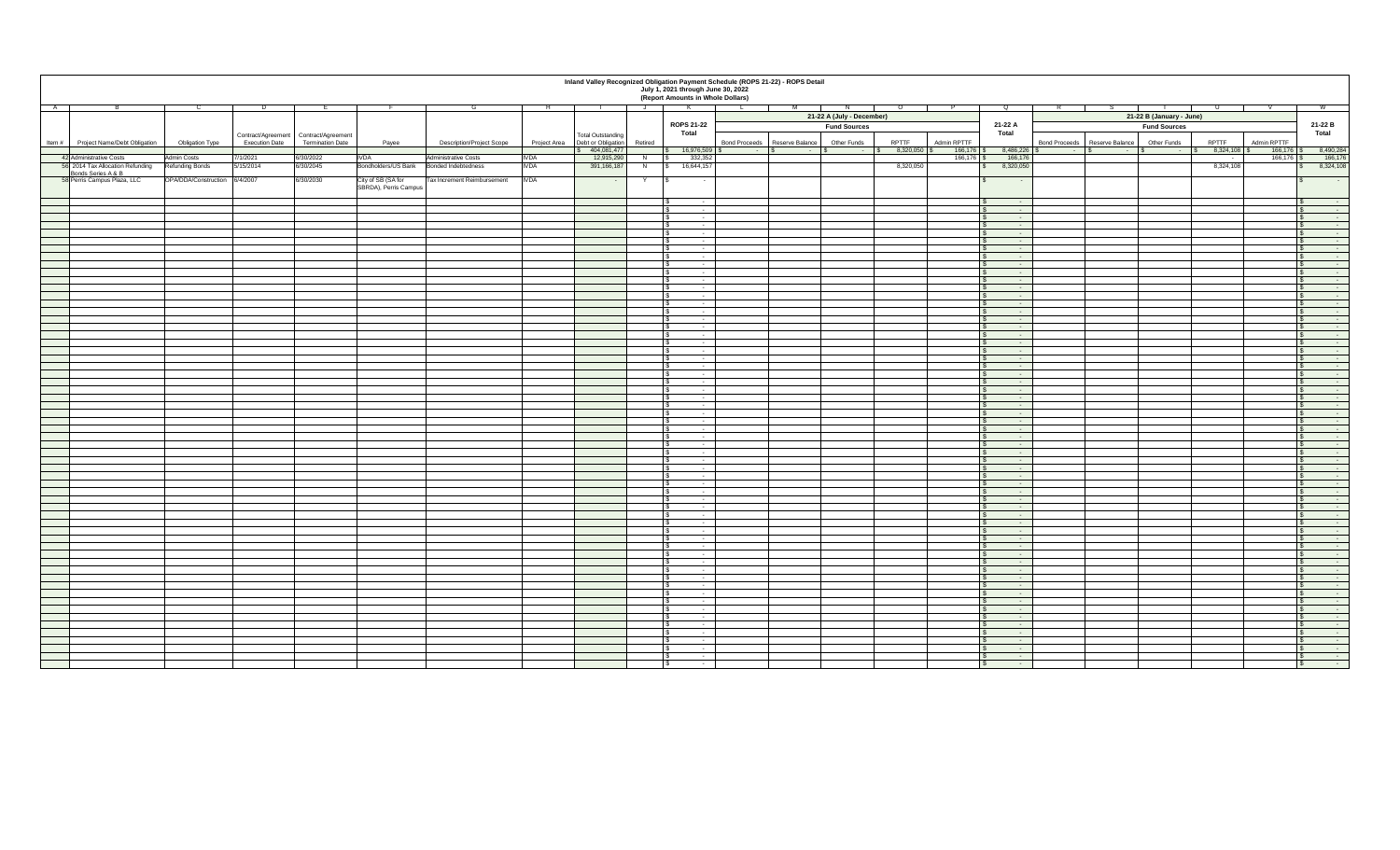| A | B                                                                                                                                                               | $\mathbf{C}$       | D                           | E.                                                                            | F.                 | G                | H               |
|---|-----------------------------------------------------------------------------------------------------------------------------------------------------------------|--------------------|-----------------------------|-------------------------------------------------------------------------------|--------------------|------------------|-----------------|
|   |                                                                                                                                                                 |                    |                             | <b>Fund Sources</b>                                                           |                    |                  |                 |
|   |                                                                                                                                                                 |                    | <b>Bond Proceeds</b>        | <b>Reserve Balance</b>                                                        | <b>Other Funds</b> | <b>RPTTF</b>     |                 |
|   | ROPS 18-19 Cash Balances                                                                                                                                        | Bonds issued on or |                             | Prior ROPS RPTTF<br>and Reserve<br>Bonds issued on or   Balances retained for | Rent,<br>Grants,   | Non-Admin<br>and |                 |
|   | $(07/01/18 - 06/30/19)$                                                                                                                                         | before 12/31/10    | after 01/01/11              | future period(s)                                                              | Interest, etc.     | Admin            | <b>Comments</b> |
|   |                                                                                                                                                                 |                    |                             |                                                                               |                    |                  |                 |
|   | 1 Beginning Available Cash Balance (Actual 07/01/18)<br>RPTTF amount should exclude "A" period distribution amount                                              |                    |                             |                                                                               |                    |                  |                 |
|   |                                                                                                                                                                 |                    | 17,476,859                  |                                                                               | 1,284              | 51,820           |                 |
|   | 2 Revenue/Income (Actual 06/30/19)<br>RPTTF amount should tie to the ROPS 18-19 total<br>distribution from the County Auditor-Controller                        |                    | 51,598                      |                                                                               | 3,298              | 20,220,638       |                 |
|   | 3 Expenditures for ROPS 18-19 Enforceable Obligations<br>(Actual 06/30/19)                                                                                      |                    |                             |                                                                               |                    |                  |                 |
|   | 4 Retention of Available Cash Balance (Actual 06/30/19)<br>RPTTF amount retained should only include the amounts<br>distributed as reserve for future period(s) |                    | 831,440                     |                                                                               | 3,205              | 20,248,568<br>0  |                 |
|   | 5 ROPS 18-19 RPTTF Prior Period Adjustment<br>RPTTF amount should tie to the Agency's ROPS 18-19 PPA<br>form submitted to the CAC                               |                    |                             | No entry required                                                             |                    | $\Omega$         |                 |
|   | 6   Ending Actual Available Cash Balance (06/30/19)<br>C to F = $(1 + 2 - 3 - 4)$ , G = $(1 + 2 - 3 - 4 - 5)$                                                   |                    | $16,697,017$ \$<br>$0$   \$ | $0$   \$                                                                      | $1,377$   \$       | 23,890           |                 |

# **Inland Valley Recognized Obligation Payment Schedule (ROPS 21-22) - Report of Cash Balances July 1, 2018 through June 30, 2019 (Report Amounts in Whole Dollars)**